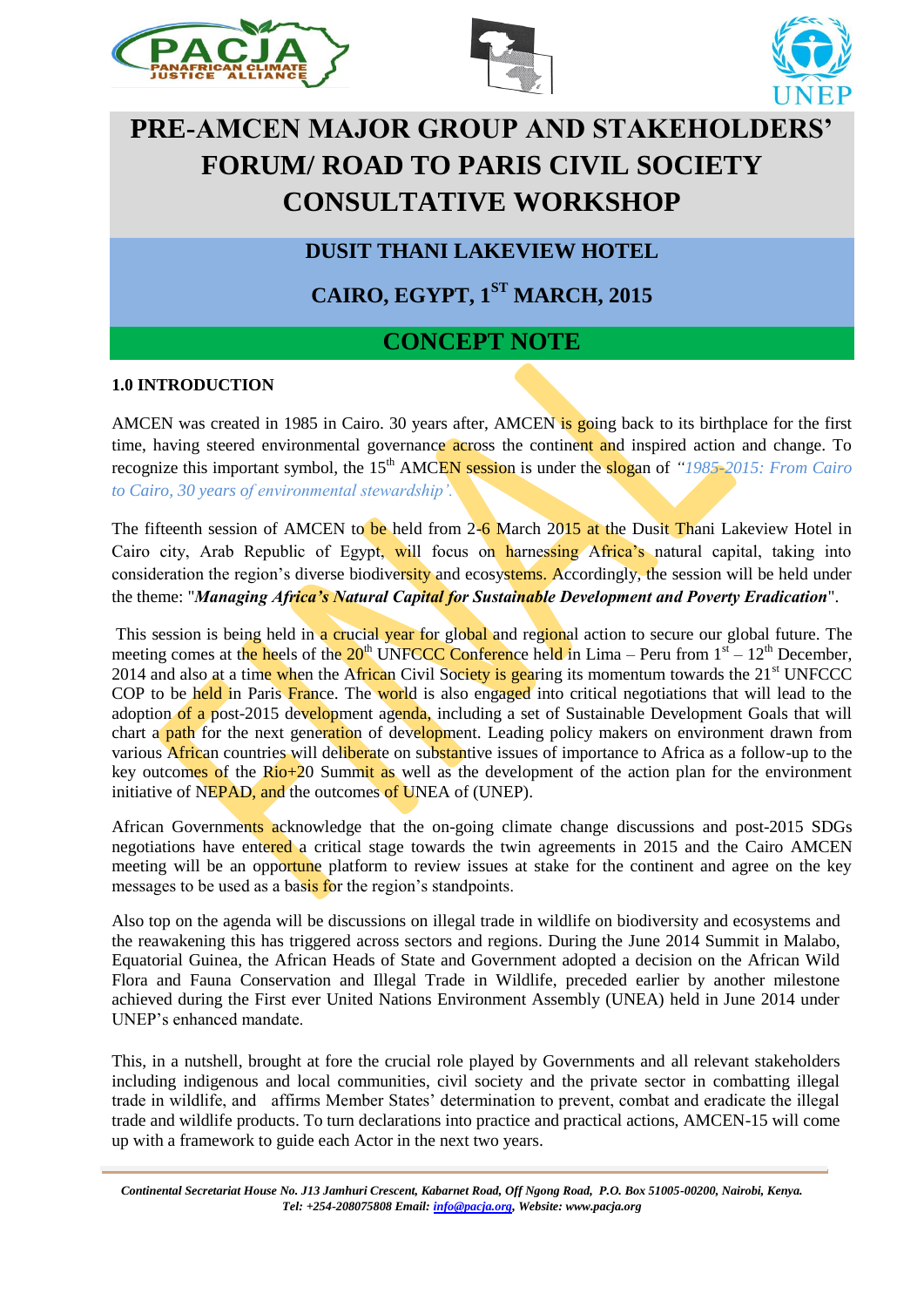





The Cairo AMCEN Session is expected to be a turning point, and an important moment to watch for those in Africa who are looking forward to a future international climate change agreement and a post 2015 development agenda that are responsive to African realities, aspirations, and priorities.

Over years, AMCEN has distinguished itself as common platform where Civil Society and governments exchange information and constructively challenges each other's standpoints until they come up with positions touching on environment that have made Africa the most solidified negotiating block in international dialogue processes. The Pre-AMCEN Civil Society Consultative workshops convened by PACJA, which have since 2009 evolved as civil society segments of AMCEN, and have livened the Ministerial Forum into not only a Governmental process, but a 21st Forum conscious of the changing times and the role other stakeholders play in policy making processes.

As a key actor, PACJA sees AMCEN-15 as an opportunity to contribute towards Africa's sustainable development agenda. It is imperative that African governments together with civil society exchange experiences and strategies to carry the voice of African peoples forward, especially the road to Paris, framing the narrative of green economy in the **context** of sustainable **development**, poverty eradication and ensuring African issues are reflected in Post 2015 Agenda/consultations.

This meeting will also afford African CSOs an opportunity to contribute to the continent agenda on effective stewardship of the continent's natural capital and efforts at combating illegal trade in wildlife. PACJA's strategic positioning in the AMCEN process has the Pre-AMCEN Civil Society Consultative Workshop as a key distinct activity that is **aimed** at achieving the aforementioned objectives.

#### **2.0 JUSTIFICATION**

Africa has a lot at stake in this important year for global climate change dialogue process with COP 21 in Paris concluding a 4-year process to deliver a global climate deal that will include all countries that are party to the Climate Change Convention; and the Post-2015 development paradigm requires concerted efforts, and robust engagement by all stakeholders – Governments, civil society and development partners. It is imperative that African governments, civil society and other stakeholders find common platforms to exchange experiences and strategies to articulate the popular African people demands and positions, especially framing the narrative of people-centered climate and development models that are consistent with science and community realities.

Hosting the workshop at the sidelines of AMCEN is a recognition of the need to strengthen African CSO's analysis and contributions to respond in a timely and resolute manner to these key issues, focusing in particular on the role they must play vis á vis governments and related inter-governmental institutions, such as African Union, UNEP, UNECA and Regional Integration Economic Blocs, etc<sup>1</sup>. It is also in further recognition of the need, potentials, and contributions of CSOs to the processes that there is a compelling reason to tap the expertise and organizational capacity existing in sectors as trade, finance, food security, ecological debt, human rights, wildlife and biodiversity, the rights of indigenous peoples and gender equality to bear in the processes.

This year's Pre-AMCEN African Civil Society Consultative cum Road to Paris Civil Society Consultative workshop will be held on 1<sup>st</sup> March, 2015 and will be hosted jointly by PACJA and UNEP-Regional Office for Africa. The main goal will be to foster unities and collective campaigning efforts among African CSOs (both at national and at sectoral/continental level) so as to contribute decisively to the development

 1 PACJA has been a close partner of UNEP-Regional office for Africa, which serves as the Secretariat of the African Ministerial Conference on the Environment. By strategically hosting the CS workshop at the sidelines of AMCEN, participants will be able to interact with Government and other actors, and thus contribute to the agenda and ultimate policy positions of the African governments.

*Continental Secretariat House No. J13 Jamhuri Crescent, Kabarnet Road, Off Ngong Road, P.O. Box 51005-00200, Nairobi, Kenya. Tel: +254-208075808 Email: info@pacja.org, Website: www.pacja.org*